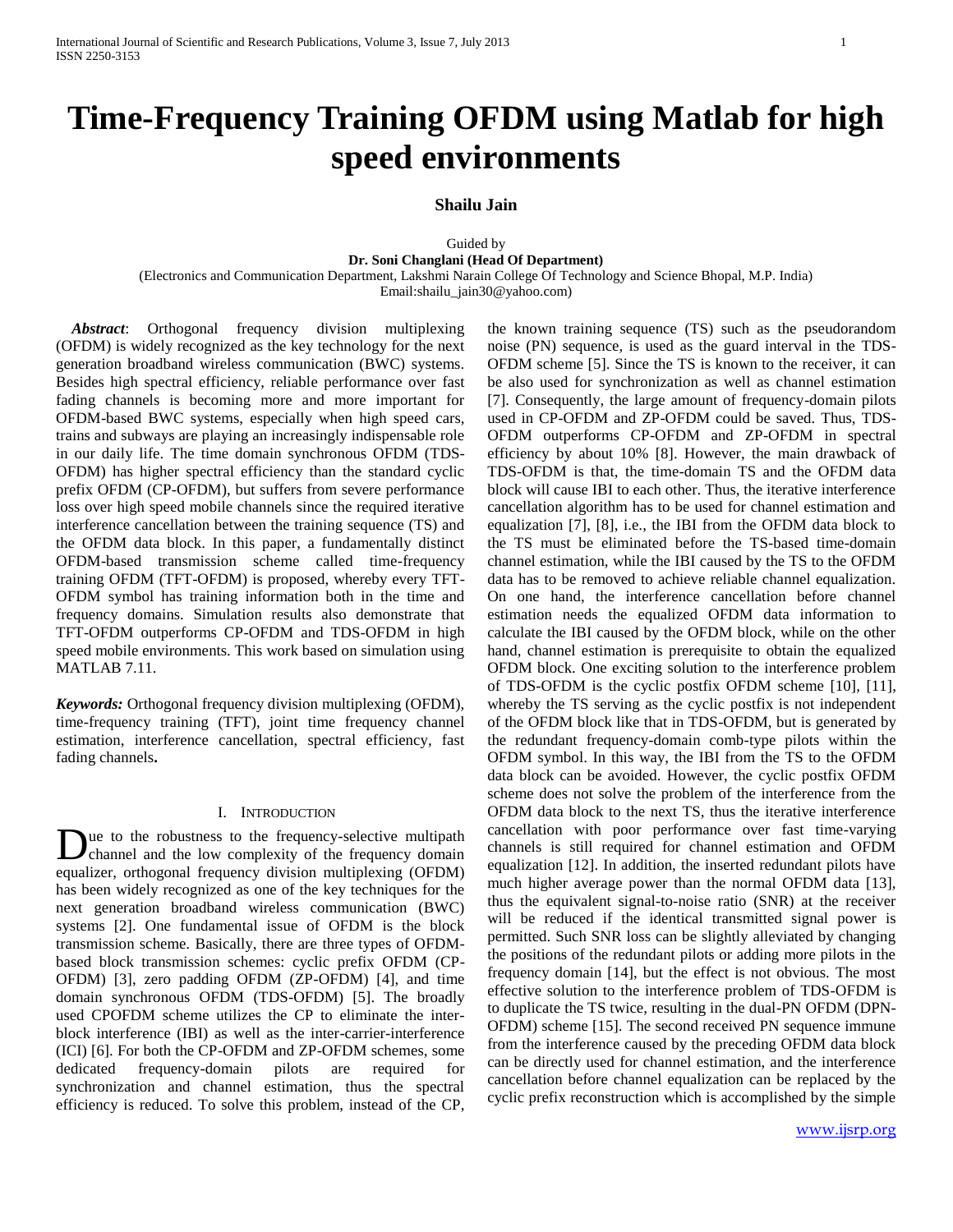add-subtraction operation [15]. In this way, the iterative interference cancellation algorithm could be avoided, leading to the reduced complexity and improved performance over fast fading channels. However, the spectral efficiency of the DPN-OFDM solution is remarkably decreased by the doubled length of the TS.



Figure 1: The basic block diagram of an OFDM system in AWGN channel

# II. TFT-OFDM SYSTEM MODEL

In this section, the basic concept of the proposed TFTOFDM system is generalized at first, then the TFT-OFDM system model is outlined.

## *A. Basic Concept of the TFT-OFDM System*

As shown in Figure. 2, the IBI from the TS to the OFDM data block and the IBI caused by the OFDM block to the TS have distinct features in TDS-OFDM. The interference caused by the TS can be completely removed if the channel estimation is perfect, since the TS is known at the receiver. In addition, this IBI can be calculated with relatively low complexity since the TS length is not large. However, the interference caused by the OFDM data block has to be calculated with high complexity, since the OFDM block length is usually large. More importantly, such interference can not be totally eliminated even when the channel estimation is ideal, because the OFDM data block is random and unknown, and perfect OFDM detection is difficult due to the noise, the ICI, the imperfect channel equalization, and so on, especially when the channel is varying fast. Therefore, the TS-based time-domain channel estimation in TDS-OFDM is not accurate over fast fading channels. Such estimation error would in turn result in the unreliable cancellation of the IBI caused by the TS, which would deteriorate the OFDM equalization performance in the next iteration. Consequently, the corresponding performance loss is unavoidable in TDS-OFDM.



Figure 2: Distinct features of the IBIs in TDS-OFDM [1]

Based on the observations that the IBI caused by the OFDM data block has to be removed for reliable channel estimation, and the complete cancellation of such IBI is difficult even when the channel estimation is perfect, TFTOFDM is derived in this paper to provide a fundamentally distinct solution. In the proposed TFT-OFDM scheme, unlike the conventional method where both the channel path delays and the channel path coefficients are estimated by using the "clean" received TS after IBI cancellation, we do not remove the IBI imposed on the TS, but directly use the "contaminated" TS without IBI cancellation to obtain the partial channel information: the path delays of the channel, while the rest part of the channel information: the path coefficients, are acquired by utilizing the small amount of grouped pilots in the frequency domain. In this way, the IBI caused by the OFDM data block needs not to be removed, leading to the breaking of the mutually conditional relationship between the channel estimation and channel equalization in TDS-OFDM. Consequently, the iterative interference cancellation algorithm with poor performance could be avoided. The only cost is the extra frequency-domain grouped pilots, which lead to the spectral efficiency loss compared with TDS-OFDM. However, such loss is negligible, since the pilots used to estimate the path coefficients only occupy about less than 3% of the total subcarriers in the proposed TFT-OFDM solution.



Figure 3: Proposed signal structure and the corresponding joint time-frequency channel estimation of the TFT-OFDM scheme [1]

### *B. TFT-OFDM System Model*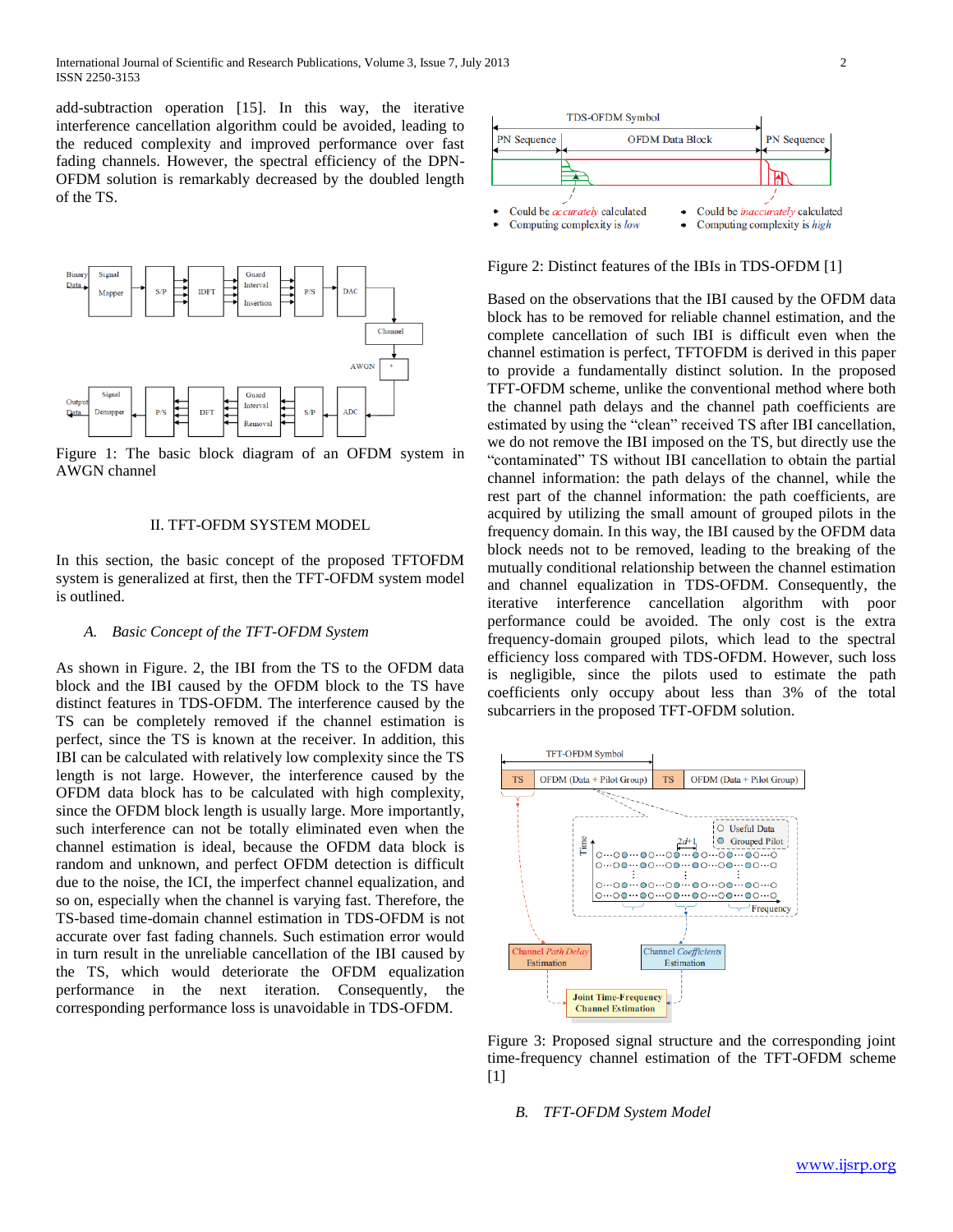International Journal of Scientific and Research Publications, Volume 3, Issue 7, July 2013 3 ISSN 2250-3153

Unlike TDS-OFDM or CP-OFDM where the training information only exists in the time or frequency domain, Fig.

2 shows that TFT-OFDM has training information in both time and frequency domains for every TFT-OFDM symbol, i.e., the time-domain TS and the frequency-domain grouped pilots scattered over the signal bandwidth are used in TFTOFDM. The signal structure of the TFT-OFDM scheme can be described in the time domain and frequency domain, respectively.

In the time domain, the  $i<sup>th</sup>$  TFT-OFDM symbol  $S_i = [s_{i, M} \cdots s_{i, -1} s_{i, 0} s_{i, 1} \cdots s_{i, N-1}]^T$  is composed of the known time-domain TS  $C_i = [c_{i,0} c_{i,1} \cdots c_{i,M-1}]^T$  and the OFDM data block  $X_i = [x_{i,0} x_{i,1} \cdots x_{i,N-1}]^T$  as below

$$
S_i = \begin{bmatrix} C_i \\ X_i \end{bmatrix}_{P \times 1} = \begin{bmatrix} I_M \\ 0_{N \times M} \end{bmatrix}_{P \times M} C_i + \begin{bmatrix} 0_{M \times N} \\ I_N \end{bmatrix}_{P \times N} F_N^H X_i
$$
  
(1)

Where M is length of the TS, N is the length of the OFDM data block, P=M+N presents the length of the TFT-OFDM symbol,  $X_i = [x_{i,0} \ x_{i,1} \ \cdots x_{i,N-1}]^T$ the frequency-domain OFDM symbol, and  $x_i = F_N^H X_i$  $X_i = F_N^H X_i$ .

Being different from the time-domain PN sequence used in TDS-OFDM, the TS in TFT-OFDM could be any kind of sequences with desirable specific features defined in the time or frequency domain. Normally, the sequences with perfect or good autocorrelation property are preferred for channel estimation, e.g., the constant amplitude zero auto-correlation (CAZAC) sequence with constant envelop in both time and frequency domains

[16], or the PN sequence used in TDS-OFDM [9]. Here we use the TS having constant envelope in the frequency domain, i.e., *i*  $c_i = F_N^H C_i$  where  $C_i = [c_{i,0} c_{i,1} \cdots c_{i,M-1}]^T$ . It can be proved that such TS with any length have perfect circular autocorrelation property, since the circular correlation theorem [17] allows. In the frequency domain, unlike TDS-OFDM where all active subcarriers are used to carry the useful data [18], TFT-OFDM has  $N_d$ data subcarriers and  $N_{group}$ groups of binary phase-shift keying (BPSK) modulated pilots scattered over the signal bandwidth. Each pilot group has  $2d + 1$  pilots. The discrete multipath channel during the  $i<sup>th</sup> TFT-OFDM$  symbol at the time instant *n* (−*M* ≤*n* ≤*N* −1) can be modeled as  $h_{i,n} = [h_{i,n,0} h_{i,n,1} \cdots h_{i,n,L-1}]^T$  of the maximum length *L*, where  $h_{i,n,l}$  denotes the coefficient of the  $l^{th}$  path with the delay *nl*. After the cyclic prefix reconstruction of the received OFDM block has been accomplished (the hybrid domain cyclic prefix reconstruction method [20] based on the well-known overlap and add (OLA) scheme in ZP-OFDM systems [4] can be directly utilized, since TFT-OFDM is essentially equivalent to ZP-OFDM after removing the known TS at the receiver), the time-domain received OFDM block

$$
Y_i = [y_{i,0} \ y_{i,1} \cdots y_{i,N-1}]^T \quad \text{is} \qquad Y_i = H_i X_i + W_i
$$
  
(2)

where  $W_i$  is the additive white Gaussian noise (AWGN) vector with zero mean and covariance of  $\sigma^2 \mathbf{I}_N$ , and the time-domain system matrix  $H_i$ . Using FFT to the above signal  $(2)$ , we have the frequency domainOFDM block  $Y_i = [y_{i,0} \ y_{i,1} \cdots y_{i,N-1}]^T$  as

$$
Y_i = G_i X_i + W_i \tag{3}
$$

where  $Y_i = F_{NYi}$ ,  $W_i = F_{NWi}$ , and G*i* is the *N ×N* channel frequency response (CFR) matrix with the  $(p+1, q+1)$ <sup>th</sup> entry  $Gi, p, q$  being [21]

$$
G_{i,p,q} = \sum_{l=0}^{L-1} \left( \frac{1}{N} \sum_{n=0}^{N-1} h_{i,n,l} e^{-j\frac{2\pi}{N}n(p-q)} \right) e^{-j\frac{2\pi}{N}qnl}
$$
\n(4)

If the channel is time-invariant within each TFT-OFDM symbol, the ICI coefficient  $Gi, p, q$  ( $p = q$ ) equals to zero, and If the channel is time-invariant within each TFT-OFDM symbol, the ICI coefficient  $Gi, p, q \ (p = q)$  equals to zero, and G<sub>i</sub>becomes a diagonal matrix. Consequently, the one-tap equalizer can be used for data detection with low complexity.

It is clear from (4) that the channel information, including the channel path delays as well as the path coefficients has to be obtained for data detection.

# III. TFT-OFDM RECEIVER DESIGN

Based on the time-frequency training information and signal structure of the TFT-OFDM scheme in Section II, this section presents the TFT-OFDM receiver design, including the joint time-frequency channel estimation, and channel equalization as well.

## *A. Joint Time-Frequency Channel Estimation*

Unlike CP-OFDM or TDS-OFDM where the channel estimation is solely dependent on the frequency-domain pilots

or the time-domain TS, whereby the path delays and path coefficients are simultaneously estimated by the time- or frequency-domain training information [7], [15] channel estimation in TFT-OFDM is jointly accomplished by timefrequency processing of the received TFT-OFDM signal.

### *B. TS-Based Path Delay Estimation*

The received TS will be contaminated by the IBI from the previous OFDM data block after multi-path propagation

To achieve reliable channel estimation in TDS-OFDM, IBI cancellation and cyclic prefix reconstruction of the received TS are required to fully utilize the good autocorrelation property of the TS [7]

# *C. Channel Equalization*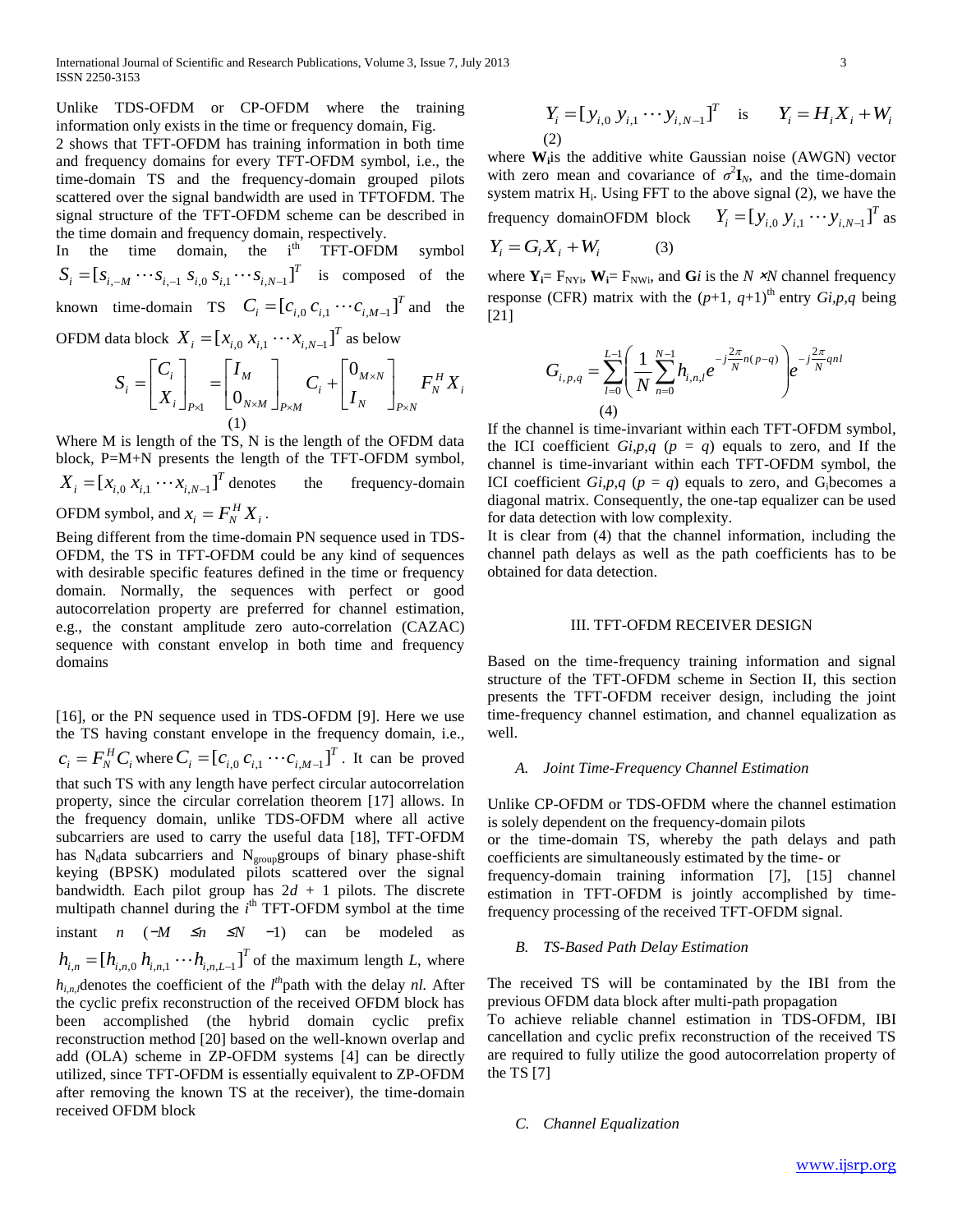Soft-decision aided MMSE channel equalization with iterative ICI cancellation exploiting the extrinsicinformation from the soft-in soft-out (SISO) channel decoder is the widely used scheme with reliable equalization performance [23]. Here, we adopt the *0*(*N*)-complexity equalizer with the following procedure [24]:

*D. Initial MMSE symbol detection*: Using the MMSE detection criterion, the initial channel equalization is performed by

$$
\hat{X}_{i,k}^{(0)} = \frac{Y_{i,k}\hat{G}_{i,k,k}^{*}}{\left|\hat{G}_{i,k,k}^{*}\right|^{2} + \sigma^{2}}, \ k \notin \psi
$$
\n(5)

It should be pointed out that, although the iterative ICI removal based channel equalization above is used in TFTOFDM to remove the ICI over the fast fading channels, it is essentially different from the iterative IBI cancellation method in TDS-OFDM where both the channel estimation and channel equalization are involved and coupled together. If the channel can be assumed quasi-stationary during each TFTOFDM symbol, the iterative ICI removal is not necessary any more since no significant ICI will be introduced. However, even when the channel is static, TDS-OFDM still requires the iterative IBI cancellation, whereby channel estimation and channel equalization are iteratively involved to remove the IBIs as completely as possible.

# IV. PERFORMANCE ANALYSIS OF TFT-OFDM

The system performances of the proposed TFT-OFDM scheme, including the spectral efficiency, pilot power and

the corresponding SNR loss, the equivalent SNR loss due to the cyclic prefix reconstruction, the receiver performance over timevarying channels, and the receiver complexity, are analyzed in this section

TABLE: I Spectral Efficiency Comparison [1]

| ТS       | $CP-$       | TDS-        | DPN-        | TFT-        |
|----------|-------------|-------------|-------------|-------------|
| Length   | <b>OFDM</b> | <b>OFDM</b> | <b>OFDM</b> | <b>OFDM</b> |
| $K=N/4$  | 60.00%      | 80.00%      | 66.67%      | 77.66%      |
| $K=N/8$  | 77.78%      | 88.89%      | 80.00%      | 86.28%      |
| $K=N/16$ | 88.23%      | 94.12%      | 88.89%      | 91.36%      |

# *A. Spectral Efficiency*

One major merit of OFDM is its high spectral efficiency due to the orthogonality between the subcarriers although they are overlapped. The spectral efficiency is defined as the net bit rate over a certain signal bandwidth, i.e., the ideal OFDM system without guard interval or pilots has the spectral efficiency [25]

$$
E_{ideal} = \frac{N\alpha/T}{N/T} = \alpha \quad (\text{bit } / \text{s } / \text{ Hz}) \quad (6)
$$

where  $2\alpha$  denotes the constellation points of the modulation scheme, e.g.,  $\alpha = 4$  for 16QAM,  $N\alpha/T$  stands for the net bit rate, and *N/T* is the signal bandwidth. However, both the time-domain guard interval and the frequency-domain pilots would reduce the actual spectral efficiency of the practical OFDM systems [25]. So the spectral efficiency of TFT-OFDM is

$$
E_{real} = E_{ideal} \frac{N - N_p}{M + N} \quad \text{(bit /s / Hz)} \tag{7}
$$

When the same modulation scheme is taken into account, we define the *normalized spectral efficiency* in the form of percentage as below:

$$
E_0 = \frac{E_{real}}{E_{ideal}} = \frac{N - (Q + 1)(2d + 1)S}{M + N} \times 100\% \quad (8)
$$

The key advantage of TDS-OFDM over CP-OFDM is the increased spectral efficiency since no pilot is used in TDSOFDM, but the IBIs between the TS and the OFDM data block deteriorate the system performance over fast fading channels. The DPN-OFDM solution can solve the performance loss problem, but the doubled TS length obviously reduces the spectral efficiency. Regarding to the TFT-OFDM scheme proposed in this paper, the TS has the same length as the guard interval in TDS-OFDM and CP-OFDM systems, while only  $N_p$ = 120 frequency-domain grouped pilots can be configured with some design margin. For digital broadcasting systems like DVB-T2 [19], typically  $N = 4096$  (4K mode) is used (In Chinese national digital television standard [9],  $N = 3780$  is adopted), which means that the grouped pilots only occupy less than 3% of the signal bandwidth. Table I shows the spectral efficiency comparison between CP-OFDM, TDS-OFDM, DPN-OFDM and the proposed TFTOFDM schemes.

TABLE: II The SNR loss due to pilot power boosting [1]

| Guard Interval Length | CP-OFDM   | <b>TFT-OFDM</b> |
|-----------------------|-----------|-----------------|
| $K=N/4$               | $0.77$ dB | $0.098$ dB      |
| $K=N/8$               | $0.40$ dB | $0.098$ dB      |
| $K=N/16$              | $0.21$ dB | $0.098$ dB      |
| $K=N/32$              | $0.10$ dB | $0.098$ dB      |

# *B. Pilot Power and the Corresponding SNR Loss*

In standard CP-OFDM systems, the power boosting technique [19] is commonly used to increase the average power of the pilots to achieve more reliable channel estimation, which leads to the equivalent SNR loss at the receiver

$$
SNR_{loss} = 10\log_{10}\left(\frac{N_p E_p + (N - N_p)E_d}{NE_d}\right)
$$
\n(9)

where E*p* and E*d* denote the average power of the pilot and data, respectively. Such SNR loss is not negligible, especially when the pilot number is large in CP-OFDM. However, the proposed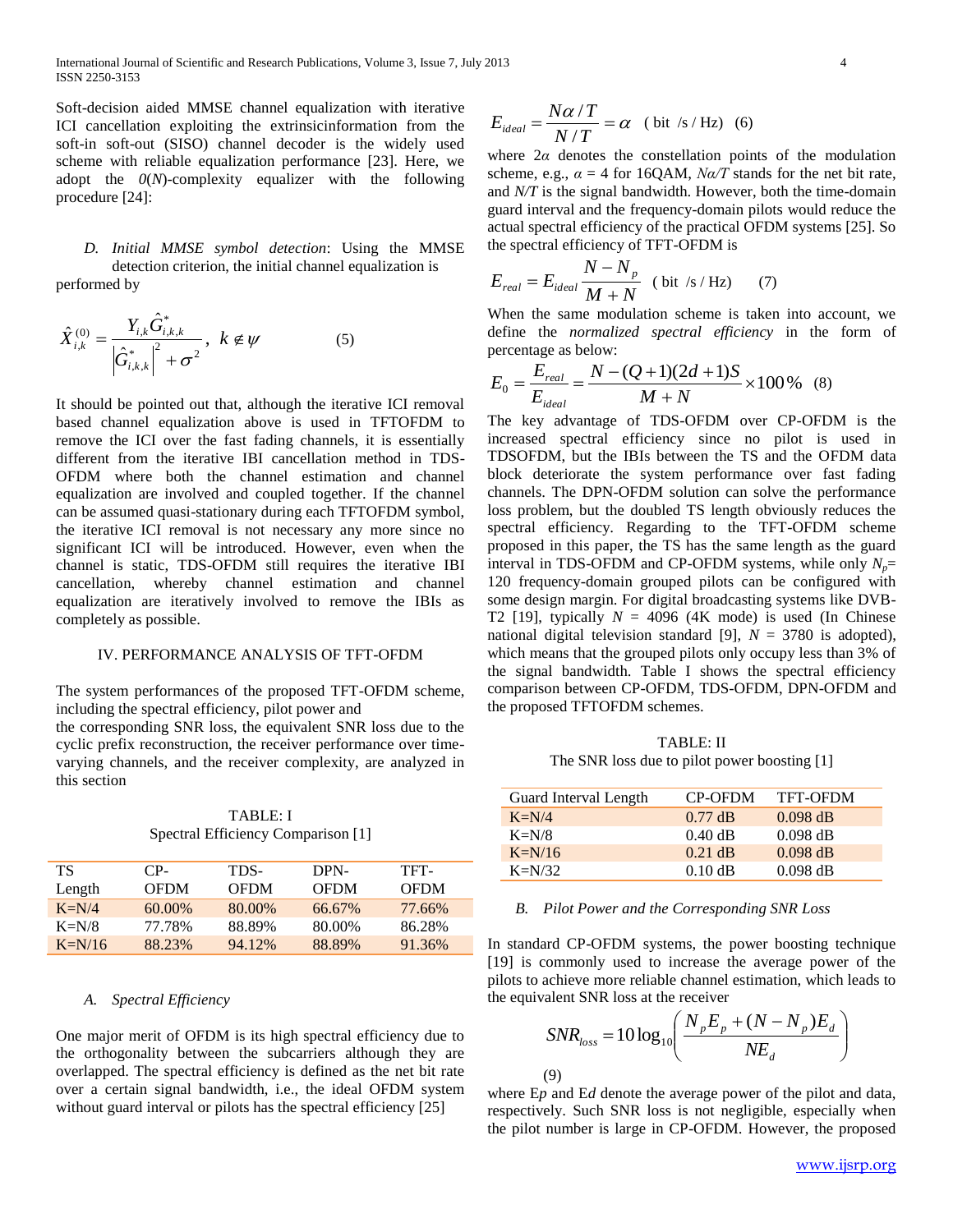TFT-OFDM scheme only requires a small amount of grouped pilots, so the SNR loss will be small. Table II compares the SNR loss in CP-OFDM and TFT-OFDM, where the case that E*p*is 2.5 dB higher than E*d*as specified by DVBT2 [19] is taken as an example. It can be found that the SNR loss in CP-OFDM is relative to the guard interval length, and 0.40 dB SNR loss will be introduced when  $M = N/8$ , while the negligible SNR loss in TFT-OFDM is 0.098 dB, which is independent of the guard interval length. Furthermore, if the same SNR loss is permitted in TFTOFDM as that in CP-OFDM, the pilot power in TFT-OFDM could be much higher than that in CP-OFDM. As shown in Table III, if the SNR loss of 0.40 dB is affordable when  $M = N/8$ , the boosted pilot power in TFT-OFDM could be 3.86 dB higher than that in CP-OFDM, which is beneficial for more accurate channel estimation. Due to the lower pilot occupation ratio in TFT-OFDM than CP-OFDM, the pilot power boosting technique is more efficient for more reliable channel estimation, e.g., the boosted pilot power from 2.5 dB to 3.0 dB in CP-OFDM is equivalent to the boosted pilot power from 6.36 dB to 7.20 dB in TFT-OFDM.

#### *C. SNR Loss Due to Cyclic Prefix Reconstruction*

The cyclic prefix reconstruction with the OLA method [4] would result in the noise enhancement effect caused by

removing the "tail" of the OFDM data block to its head. Thus, similar to ZP-OFDM, TFT-OFDM also suffers from the SNR loss

$$
SNR_{TFT,loss} = 10\log_{10}\left(\frac{M+N}{N}\right) \tag{10}
$$

When  $M = N/8$ , the SNR loss is 0.51 dB, and when  $M = N/16$ , the SNR loss is 0.26 dB. Similarly, the cyclic prefix

reconstruction is also required in every iteration step in TDSOFDM, thus TDS-OFDM would sacrifice the SNR loss

$$
SNR_{TDS,loss} = J.SNR_{TFT,loss} \quad (11)
$$

where *J* is the iteration number of the iterative IBI removal at the TDS-OFDM receiver. Since  $J = 3$  is normally required in TDS-OFDM, the SNR loss in TFT-OFDM will be smaller than that in TDS-OFDM.

#### *D. Receiver Performance over Time-Varying Channels*

Compared with TDS-OFDM, TFT-OFDM could improve the receiver performance at the cost of marginally reduced

spectral efficiency due to the small amount of the grouped pilots. When equalizing the OFDM data block between two adjacent TSs over fast fading channels, only the linear interpolation or other more complicated interpolation methods can be used to track the channel variation [26]. However, the proposed joint time-frequency channel estimation can accurately track the fast time-varying channel during the OFDM block by using the scattered pilots in the frequency domain. TDS-OFDM requires that the IBIs between the TS and OFDM block should be removed completely, leading to the mutually conditional relationship between channel estimation and channel equalization, and performance loss is unavoidable over fast

fading channels. However, in TFT-OFDM, the joint timefrequency channel estimation is achieved by using the received "contaminated" TS without IBI cancellation and the frequency domain grouped pilots, so the channel estimation performance is independent of the channel equalization quality.



Figure 4: BER performance comparison between the proposed TFT-OFDM scheme and the traditional schemes over the AWGN channel[1]



Figure 5: BER performance comparison between the proposed TFT-OFDM scheme and three traditional schemes over the Vehicular B channel with the receiver velocity of 28 km/h.[1]



Figure 6: BER performance proposed new TFT-OFDM scheme.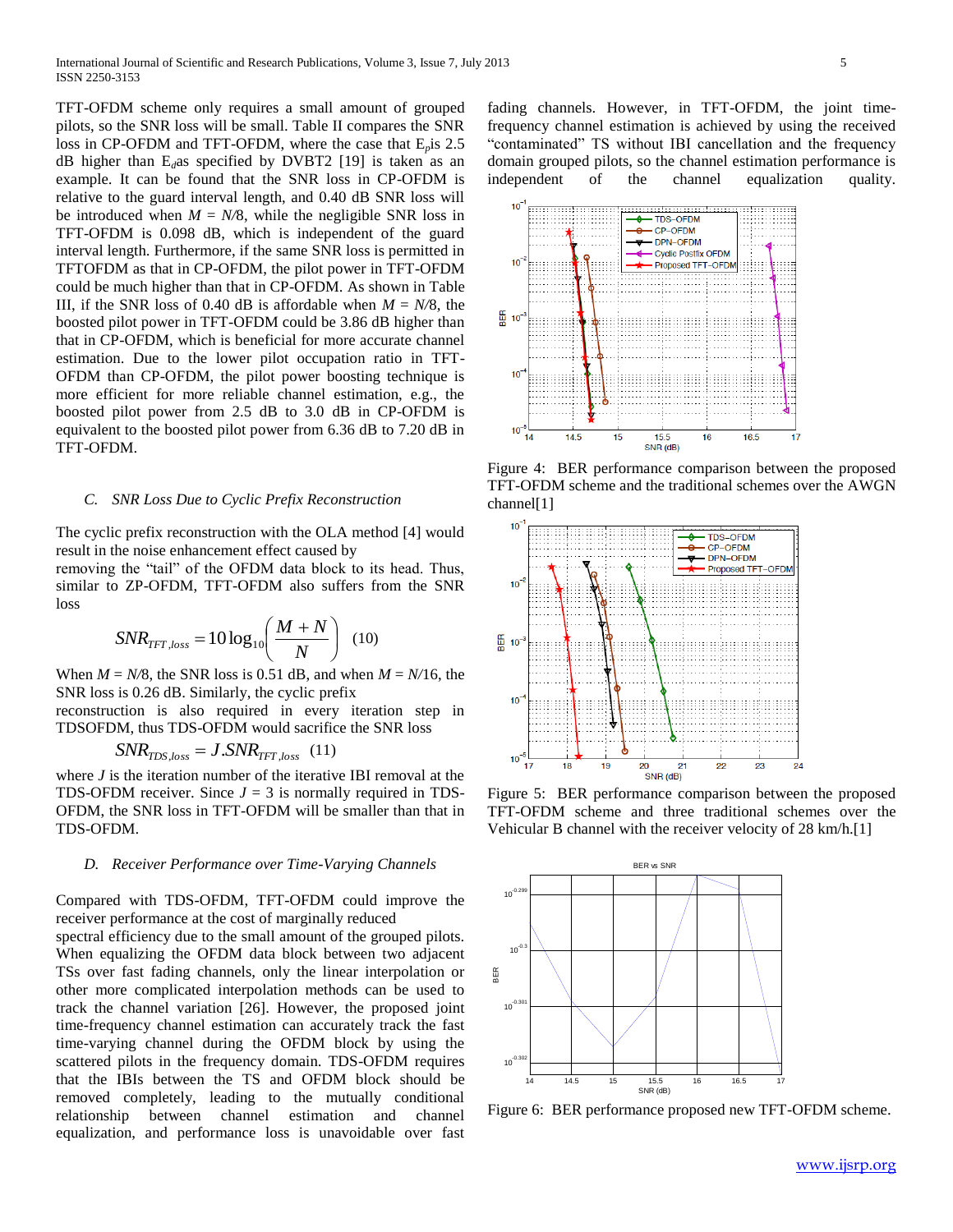# V. SIMULATION RESULTS AND DISCUSSION

Simulations were carried out to investigate the performance of the proposed TFT-OFDM transmission scheme. The signal bandwidth was 7.56 MHz at the central radio frequency of 770 MHz, and the subcarrier spacing was 2 kHz. The modulation scheme 64QAM was adopted. Other system parameters were consistent with those specified as  $N = 3780$ ,  $M = 420$ ,  $N_{\text{group}} = 40$ ,  $Q = 1$ ,  $d = 1$ ,  $S = 20$ ,  $J_0 = 3$ . Based on the fact that now a days almost all OFDM based systems use channel coding for reliable performance, we adopted the powerful low-density parity-check (LDPC) code with the block length of 64, 8000 bits and code rate of 2/3 as specified by the standard [19]. The maximum Doppler spread of 20 Hz and 100 Hz were considered, which corresponded to the relative receiver velocity of 28 km/h and 140 km/h @ 770 MHz, respectively. In the simulations, we assumed *M* equally spaced combo type pilots were used in CP-OFDM, since it has been proved that such scheme could achieve the best channel estimation performance under static channels. The classical iterative algorithm in [7] was used for TDS-OFDM. DPN-OFDM adopted the receiver algorithm proposed in [15]. The cyclic postfix OFDM used the PN sequence as the unique word [13], and the channel estimation method in [12] was used. Figure 4 compares the coded bit error rate (BER) performance of the conventional CP-OFDM, TDS-OFDM, and cyclic postfix OFDM schemes with the proposed TFT-OFDM solution over the AWGN channel. The ideal channel estimation is assumed for all those systems. We can find that TFT-OFDM and TDS-OFDM have very close BER performance, and they have the SNR gain of 0.18 dB compared with CP-OFDM. The reason is that, the equivalent SNR at the receiver is reduced by the large amount of pilot with boosted power in CP-OFDM. Figure 5 compares the coded BER performance of TFT-OFDM with CP-OFDM, TDS-

#### REFERENCES

[1] D. linglong, Z.Wang and Z.Yang , "Time-Frequency Training OFDM with High Spectral Efficiency and Reliable Performance in High Speed Environments" IEEE JOURNAL ON SELECTED AREAS IN COMMUNICATIONS, VOL. 30, NO. 4,pp-695-707, MAY 2012.

[2] F. Adachi and E. Kudoh, "New direction of broadband wireless technology," *Wirel. Commun. Mob. Com.*, vol. 7, no. 8, pp. 969–983, Oct. 2007.

[3] X. Yuan, Q. Guo, X. Wang, and L. Ping, "Evolution analysis of lowcost iterative equalization in coded linear systems with cyclic prefixes," *IEEE J. Sel. Areas Commun.*, vol. 26, no. 2, pp. 301–310, Feb. 2008.

[4] B. Muquet, Z. Wang, G. Giannakis, M. De Courville, and P. Duhamel, "Cyclic prefixing or zero padding for wireless multicarrier transmissions?" *IEEE Trans. Commun.*, vol. 50, no. 12, pp. 2136–2148, Dec. 2002.

[5] C. yen Ong, J. Song, C. Pan, and Y. Li, "Technology and standards of digital television terrestrial multimedia broadcasting," *IEEE Commun.Mag.*, vol. 48, no. 5, pp. 119–127, May 2010.

[6] X. Wang, P. Ho, and Y. Wu, "Robust channel estimation and ISI cancellation for OFDM systems with suppressed features," *IEEE J. Sel.Areas Commun.*, vol. 23, no. 5, pp. 963–972, May 2005.

[7] J. Wang, Z. Yang, C. Pan, and J. Song, "Iterative padding subtraction of the PN sequence for the TDS-OFDM over broadcast channels," *IEEETrans. Consum. Electron.*, vol. 51, no. 11, pp. 1148–1152, Nov. 2005.

[8] J. Song, Z. Yang, L. Yang, K. Gong, C. Pan, J. Wang, and Y. Wu, "Technical review on Chinese digital terrestrial television broadcasting standard and measurements on some working modes," *IEEE Trans.Broadcast.*, vol. 53, no. 1, pp. 1–7, Feb. 2007.

OFDM and DPN-OFDM over the Vehicular B channel with the receiver velocity of 28 km/h. The performance of CP-OFDM is between that of TDS-OFDM and DPN-OFDM, while the proposed TFT-OFDM scheme has superior BER performance to those three conventional OFDM transmission schemes. For example, when the BER equals to 10*<sup>−</sup>*<sup>4</sup> , TFT-OFDM outperforms DPN-OFDM, CP-OFDM and TDS-OFDM by the SNR gain of 0.95 dB, 1.15 dB and 2.40 dB, respectively. Compared with DPN-OFDM, CP-OFDM and TDS-OFDM, the SNR gain achieved by TFT-OFDM is increased to be about 1.15 dB, 2.25 dB and 4.40 dB, respectively. Compared with CP-OFDM and DPN-OFDM, TFT-OFDM achieves the performance improvement because the proposed joint channel estimation can accurately track the channel variation, and ICI is removed before the frequency domain equalization. After reducing some pilot then again simulate data while given above and perform the BER analysis with SNR as Figure 6.

## VI. CONCLUSIONS

This paper proposes a novel OFDM-based transmission scheme called TFT-OFDM, whereby the training information exists in both time and frequency domains. The corresponding joint timefrequency channel estimation utilizes the time domain TS without interference cancellation to estimate the channel path delays, while the channel path coefficients are acquired by using the pilot groups scattered within the OFDM symbol. The variation of the fast fading channels within every TFT-OFDM symbol can be well tracked. The iterative ICI removal method further improves the system performance. The grouped pilots in TFT-OFDM occupy only about less than 3% of the signal bandwidth. Therefore, high spectral efficiency as well as good performance over fast time-varying Channels could be simultaneously realized, which makes TFT-OFDM a promising physical layer transmission technique for BWC systems in high speed mobile environments.

[9] *Framing Structure, Channel Coding and Modulation for Digital Television Terrestrial Broadcasting System*. Chinese National Standard, GB20600-2006, Aug. 2006.

[10] J. Kim, S. Lee, and J. Seo, "Synchronization and channel estimation in cyclic postfix based OFDM system," in *Proc. IEEE 63rd VehicularTechnology Conference (VTC'06-Spring)*, Melbourne, Vic, May 2006, pp. 2028–2032.

[11] , "Synchronization and channel estimation in cyclic postfix based OFDM system," *IEICE Trans. Commun.*, vol. E90-B, no. 3, pp. 485– 490, Mar. 2007.

[12] S. Tang, K. Peng, K. Gong, and Z. Yang, "Channel estimation for cyclic postfixed OFDM," in *Proc. International Conference on Communications,Circuits and Systems (ICCCAS'08)*, Fujian, China, May 2008, pp.

246–249.

[13] M. Huemer, C. Hofbauer, and J. Huber, "Unique word prefix in SC/FDE and OFDM: A comparison," in *Proc. IEEE Global TelecommunicationsConference (GLOBECOM'10)*, Miami, USA, Dec. 2010, pp. 1321– 1326.

[14] A. Onic and M. Huemer, "Direct vs. two-step approach for unique word generation in UW-OFDM," in *Proc. the 15th International OFDMWorkshop(InOWo'10)*, Los Alamitos, CA, Sep. 2010, pp. 145–149.

[15] J. Fu, J. Wang, J. Song, C. Pan, and Z. Yang, "A simplified equalization method for dual PN-sequence padding TDS-OFDM systems," *IEEETrans. Broadcast.*, vol. 54, no. 4, pp. 825–830, Dec. 2008.

[16] L. Bomer and M. Antweiler, "Perfect N-phase sequences and arrays," *IEEE J. Sel. Areas Commun.*, vol. 10, no. 4, pp. 782–789, May 1992.